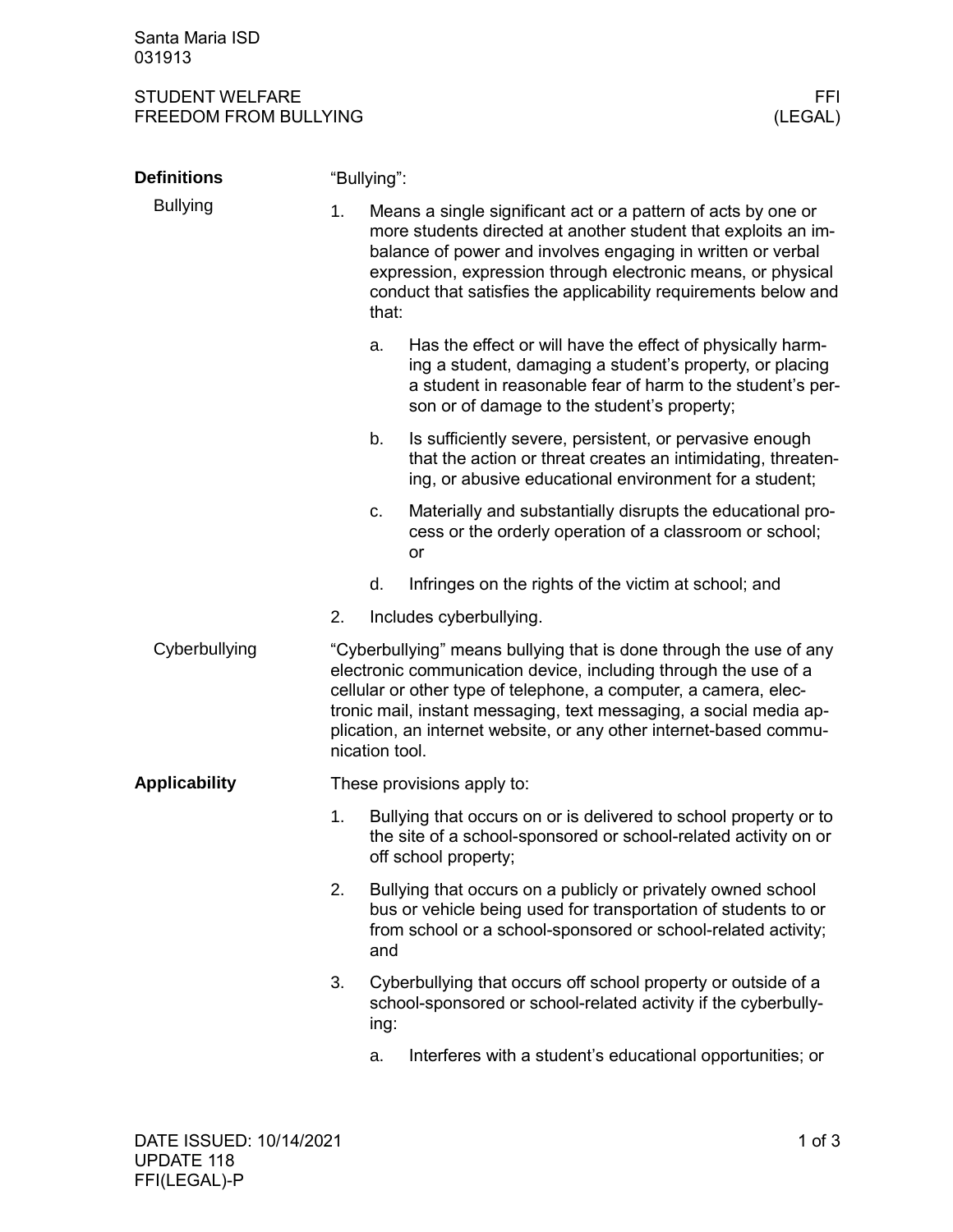Santa Maria ISD 031913

## STUDENT WELFARE FFINDENT WELFARE FREEDOM FROM BULLYING AND THE SERVICE OF THE SERVICE OF THE SERVICE OF THE SE FREEDOM FROM BULLYING

|               |                                                                                                    | b.                                                                                                                                                                                                                                                                               | Substantially disrupts the orderly operation of a class-<br>room, school, or school-sponsored or school-related ac-<br>tivity.                                                                                                        |  |  |
|---------------|----------------------------------------------------------------------------------------------------|----------------------------------------------------------------------------------------------------------------------------------------------------------------------------------------------------------------------------------------------------------------------------------|---------------------------------------------------------------------------------------------------------------------------------------------------------------------------------------------------------------------------------------|--|--|
| <b>Policy</b> | The board shall adopt a policy, including any necessary proce-<br>dures, concerning bullying that: |                                                                                                                                                                                                                                                                                  |                                                                                                                                                                                                                                       |  |  |
|               | 1.                                                                                                 | Prohibits the bullying of a student;                                                                                                                                                                                                                                             |                                                                                                                                                                                                                                       |  |  |
|               | 2.                                                                                                 | Prevents and mediates bullying incidents between students<br>that:                                                                                                                                                                                                               |                                                                                                                                                                                                                                       |  |  |
|               |                                                                                                    | a.                                                                                                                                                                                                                                                                               | Interfere with a student's educational opportunities; or                                                                                                                                                                              |  |  |
|               |                                                                                                    | b.                                                                                                                                                                                                                                                                               | Substantially disrupt the orderly operation of a class-<br>room, school, or school-sponsored or school-related ac-<br>tivity;                                                                                                         |  |  |
|               | 3.                                                                                                 |                                                                                                                                                                                                                                                                                  | Prohibits retaliation against any person, including a victim, a<br>witness, or another person, who in good faith provides infor-<br>mation concerning an incident of bullying;                                                        |  |  |
|               | 4.                                                                                                 |                                                                                                                                                                                                                                                                                  | Establishes a procedure for providing notice of an incident of<br>bullying to:                                                                                                                                                        |  |  |
|               |                                                                                                    | a.                                                                                                                                                                                                                                                                               | A parent or guardian of the alleged victim on or before<br>the third business day after the date the incident is re-<br>ported; and                                                                                                   |  |  |
|               |                                                                                                    | b.                                                                                                                                                                                                                                                                               | A parent or guardian of the alleged bully within a reason-<br>able amount of time after the incident;                                                                                                                                 |  |  |
|               | 5.                                                                                                 |                                                                                                                                                                                                                                                                                  | Establishes the actions a student should take to obtain assis-<br>tance and intervention in response to bullying;                                                                                                                     |  |  |
|               | 6.                                                                                                 | Sets out the available counseling options for a student who is<br>a victim of or a witness to bullying or who engages in bullying;                                                                                                                                               |                                                                                                                                                                                                                                       |  |  |
|               | 7.                                                                                                 | Establishes procedures for reporting an incident of bullying,<br>including procedures for a student to anonymously report an<br>incident of bullying, investigating a reported incident of bully-<br>ing, and determining whether the reported incident of bullying<br>occurred; |                                                                                                                                                                                                                                       |  |  |
|               | 8.                                                                                                 |                                                                                                                                                                                                                                                                                  | Prohibits the imposition of a disciplinary measure on a student<br>who, after an investigation, is found to be a victim of bullying,<br>on the basis of that student's use of reasonable self-defense<br>in response to the bullying; |  |  |
|               | 9.                                                                                                 |                                                                                                                                                                                                                                                                                  | Requires that discipline for bullying of a student with disabili-<br>ties comply with applicable requirements under federal law,                                                                                                      |  |  |